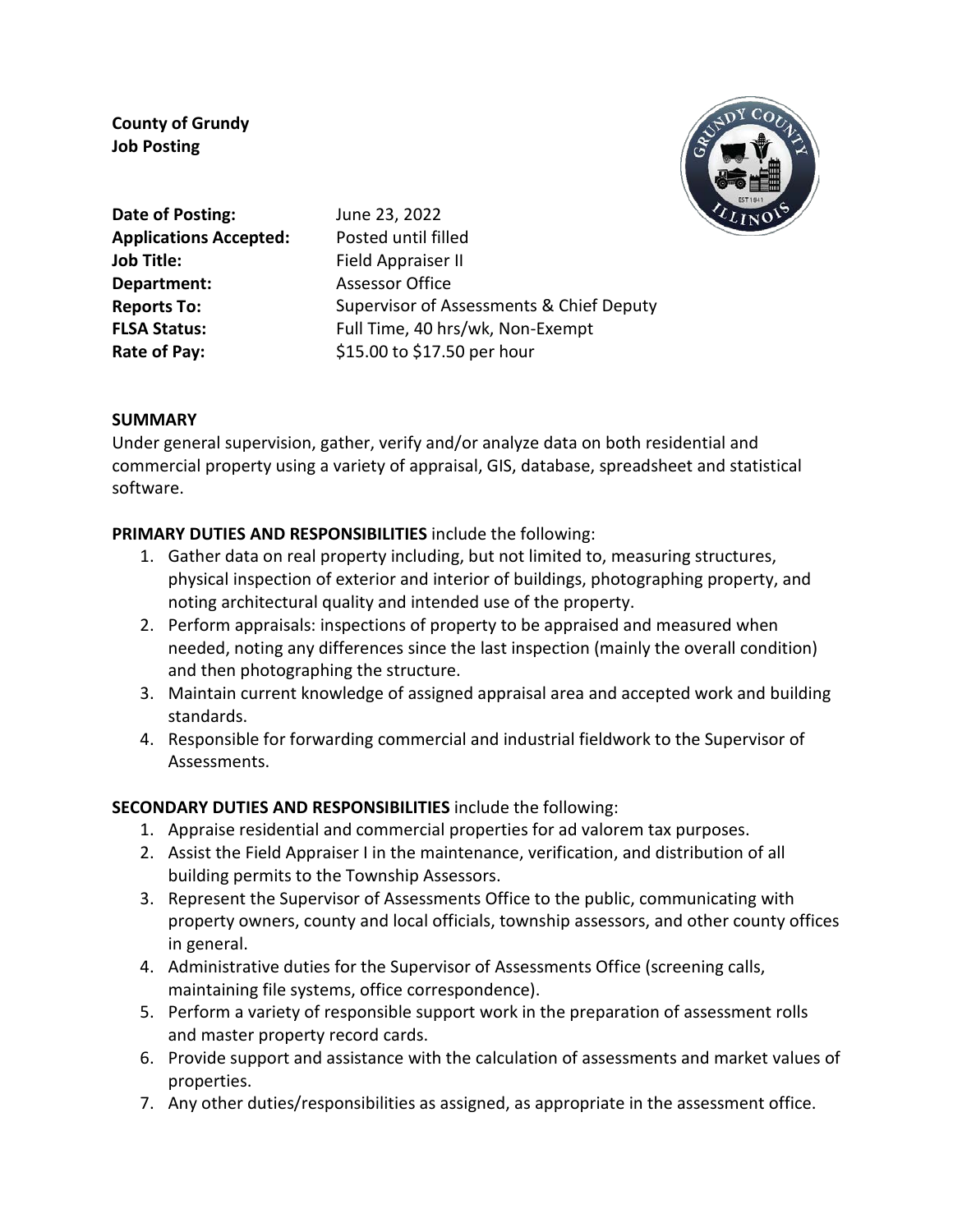## **SUPERVISORY/OTHER RESPONSIBILITIES**

- 1. There are no supervisory responsibilities associated with this position.
- 2. Follow and maintain organizational policies and procedures.

### **QUALIFICATIONS**

To perform this job successfully, an individual must be able to perform all Primary and Secondary responsibilities satisfactorily. The requirements, education and skills listed below are representative of the knowledge, skills and/or abilities required. Reasonable accommodations may be made to enable individuals with disabilities to perform the responsibilities.

#### **REQUIREMENTS**

- 1. Working knowledge of basic computer applications.
- 2. Working knowledge in reading legal descriptions of property.
- 3. Ability to read and interpret aerial based tax maps.
- 4. Working knowledge of the mass appraisal process and its application.

#### **SKILLS**

- 1. Computer software data entry, keyboarding, computer file maintenance
	- a. Industry specific mass appraisal software
	- b. Basic drawing software
	- c. Microsoft Office software
	- d. ARC/GIS Maps
- 2. General office equipment
	- a. Copier, facsimile machine
	- b. Phone system
	- c. Calculator

#### **EDUCATION and/or EXPERIENCE**

High school diploma or general education degree (GED); two years of experience in real property appraisal work, construction, real estate or a related field; or equivalent combination of education and experience.

#### **LANGUAGE SKILLS**

Ability to read and interpret documents such as safety rules, operating and maintenance instructions and procedure manuals. Ability to write routine reports and correspondence. Ability to speak effectively before groups of people or employees of organizations.

#### **MATHEMATICAL SKILLS**

Ability to add, subtract, multiply and divide in all units of measure, using whole numbers, common fractions, and decimals. Ability to compute rate, ratio and percent and to draw and interpret bar graphs. Ability to apply concepts such as fractions, percentages, ratios, and proportions to practical situations. Ability to apply fundamental concepts of algebra, geometry, and trigonometry.